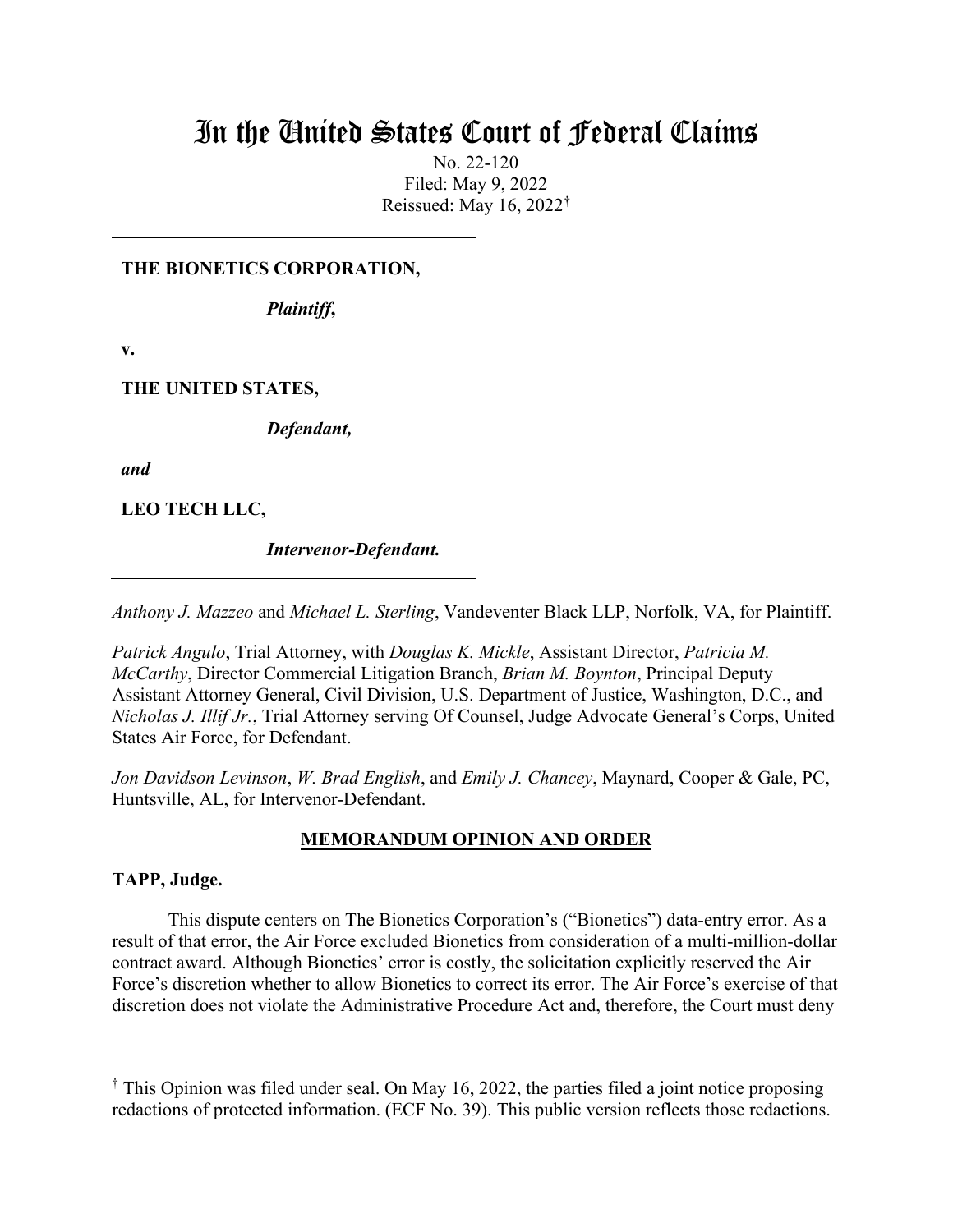Bionetics' protest. To that end, Bionetics' Motion for Judgment on the Administrative Record (Pl.'s Mot. for J. on the AR ("MJAR"), ECF No. 25) is denied, and both the United States' and Leo Tech LLC's cross-motions for judgment on the Administrative Record (USA xMJAR, ECF No. 27; Int.'s xMJAR, ECF No. 28) are granted.<sup>1</sup>

#### **I. Background**

This protest stems from the Air Force's Request for a Proposal (the "RFP" or the "Solicitation")<sup>2</sup> to provide all personnel, equipment, tools, materials, supervision, and other items and services necessary to perform a ground equipment project at Hill Air Force Base in Utah and Davis-Monthan Air Force Base in Arizona. (Administrative Record ("AR") at 1290– 2085 (the RFP), 4304–4441 (Amendment 003), ECF Nos. 23–24). Bionetics is the incumbent, currently performing under the predecessor contract. (*See e.g.*, AR 1219). The Air Force awarded the new contract to Leo Tech, LLC. (AR 8075–8078).

A key provision of both the predecessor contract and the protested contract is the requirement that employee wages comply with the Collective Bargaining Agreement ("CBA") incorporated by operation of the McNamara-O'Hara Service Contract Act ("SCA"). (AR 1724). The McNamara-O'Hara SCA requires contractors to pay service employees prevailing wages set by the United States Department of Labor or a CBA. 41 U.S.C. §§ 6701–6707. Bionetics submitted a proposal indicating it would comply with the CBAs in effect at Hill Air Force Base and Davis-Monthan Air Force Base. (AR 2637).

However, after notifying Bionetics that the Air Force would award the contract to Leo Tech, the Air Force also informed Bionetics that its price proposal was rejected because it was incomplete. (AR 8075–78, 8106). The Solicitation's completeness requirement stated:

> 2.1.1.1 Completeness – The Government will review the pricing submissions for completeness *and compliance with Section L* - Instructions to Offerors. Completeness is submitting an offeror's pricing proposal with all the required portions filled out entirely. Incomplete price submissions may not be evaluated and the proposal may be eliminated from the competition.

(AR 4376 (emphasis added)).

Section L paragraph 2.2 contained the RFP's requirement that "[a]ll labor categories included in the CBA must be proposed at a minimum to the CBA requirements" and must be "escalated through all out years[.]" (AR 4357). Paragraph 2.2 also stated that the Air Force reserved "the right to remove contractors from the competitive range for not escalating all labor rates throughout the years and ensuring CBA rates are [met] for the years negotiated." (*Id*.). The Air Force explained that Bionetics' proposal was incomplete because two of Bionetics' wage

<sup>&</sup>lt;sup>1</sup> To the extent the United States buttresses its Motion for Judgment on the Administrative Record with a Motion to Dismiss for lack of standing, the Motion to Dismiss is denied as explained below.

<sup>2</sup> Solicitation No. FA8224-21-R-002.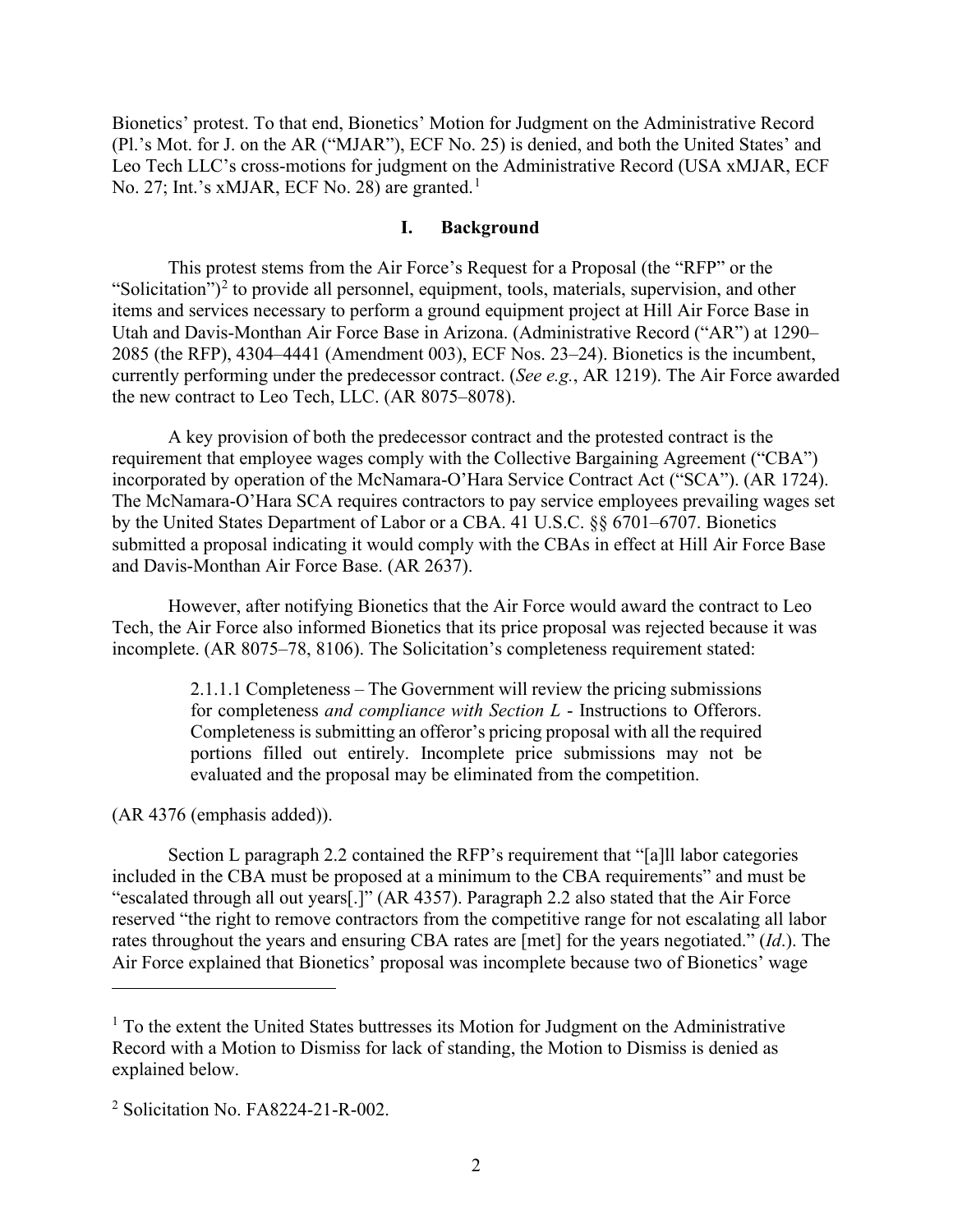rates did "not match or exceed the negotiated CBA rate[.]" (AR 8137). The Air Force acknowledged that, although Bionetics' price proposal was not blank, Bionetics "failed to meet [the requirements of] Section L paragraph 2.2" of the RFP. (AR 8138 ("Bionetics was found to not be in compliance with Section L, which is required for completeness.")).

However, despite labeling Bionetics' price proposal as incomplete, the Air Force was still able to assess Bionetics' price proposal, specifically with respect to the Total Evaluated Price factor, and determined the proposed price was both reasonable and balanced. (AR 7515–16). The RFP called for a lowest price technically acceptable procurement conducted pursuant to FAR §§ 15.101-2 and 15.3, as well as Department of Defense Source Selection Procedures and the Air Force Federal Acquisition Regulations Supplement. (AR 4375). The Solicitation provided that the three lowest-priced proposals would be evaluated for technical acceptability and the contract would be awarded to the offeror proposing the lowest total evaluated price. (AR 4375). Bionetics' proposal was the lowest-priced proposal of those considered both reasonable and balanced, offering over a discount versus the next lowest-priced proposal. (AR  $7515 - 16$ ).<sup>3</sup>

The Air Force reserved the discretion to either award without discussions or conduct discussions if deemed necessary. (AR 4375–76). The Air Force ultimately determined that discussions were unnecessary. (AR 7521). The Solicitation, Section M, also reserved the Air Force's discretion to consider the "correction potential" of proposals. (AR 4375) ("The judgment of such 'correction potential' is within the sole discretion of the Government."). The Air Force did not explain its decision to forgo correction potential analysis, but it is implicit from the Source Selection Decision Document that the Air Force declined to exercise its discretion. (*See* AR 7512 *et seq*.).

After the Air Force notified Bionetics that Leo Tech would receive the contract award, Bionetics requested a debriefing. (*See* AR 8079). In that debriefing, the Air Force reiterated that Bionetics' price proposal failed to satisfy the requirements of Section L with respect to the noncompliant wages and was therefore deemed incomplete. (AR 8138). Following the debriefing, Bionetics submitted multiple iterations of the same general question: Why did the Air Force decline to exercise its discretion to either clarify or consider the correction potential of Bionetics' noncompliant price proposal? (AR 8137–46 (Question Nos. 13, 14, 15, 17, 18, 19)). In its response, the Air Force cited its discretion to conduct or avert *discussions* but declined to explain why it did not seek *clarifications* or evaluate the correction potential. (*Id*.). Again, that decision was within the Air Force's sole discretion. (AR 4375).

The rates that the Air Force cites as being noncompliant with the CBA appear for an Aerospace Ground Equipment ("AGE") Worker at Davis-Monthan Air Force Base and a Supply Technician at Hill Air Force Base. (AR 8106, 8137). For the AGE Worker, Bionetics' price volume proposed a rate less than the prevailing wage established by the Davis-Monthan CBA.

<sup>&</sup>lt;sup>3</sup> However, the Air Force evaluated Bionetics' proposal using the admittedly erroneous labor rates. (*See* AR 4357 ("The sum of these notional hours applied to the offeror's proposed hourly rate for labor categories will determine the [Total Evaluated Price].")).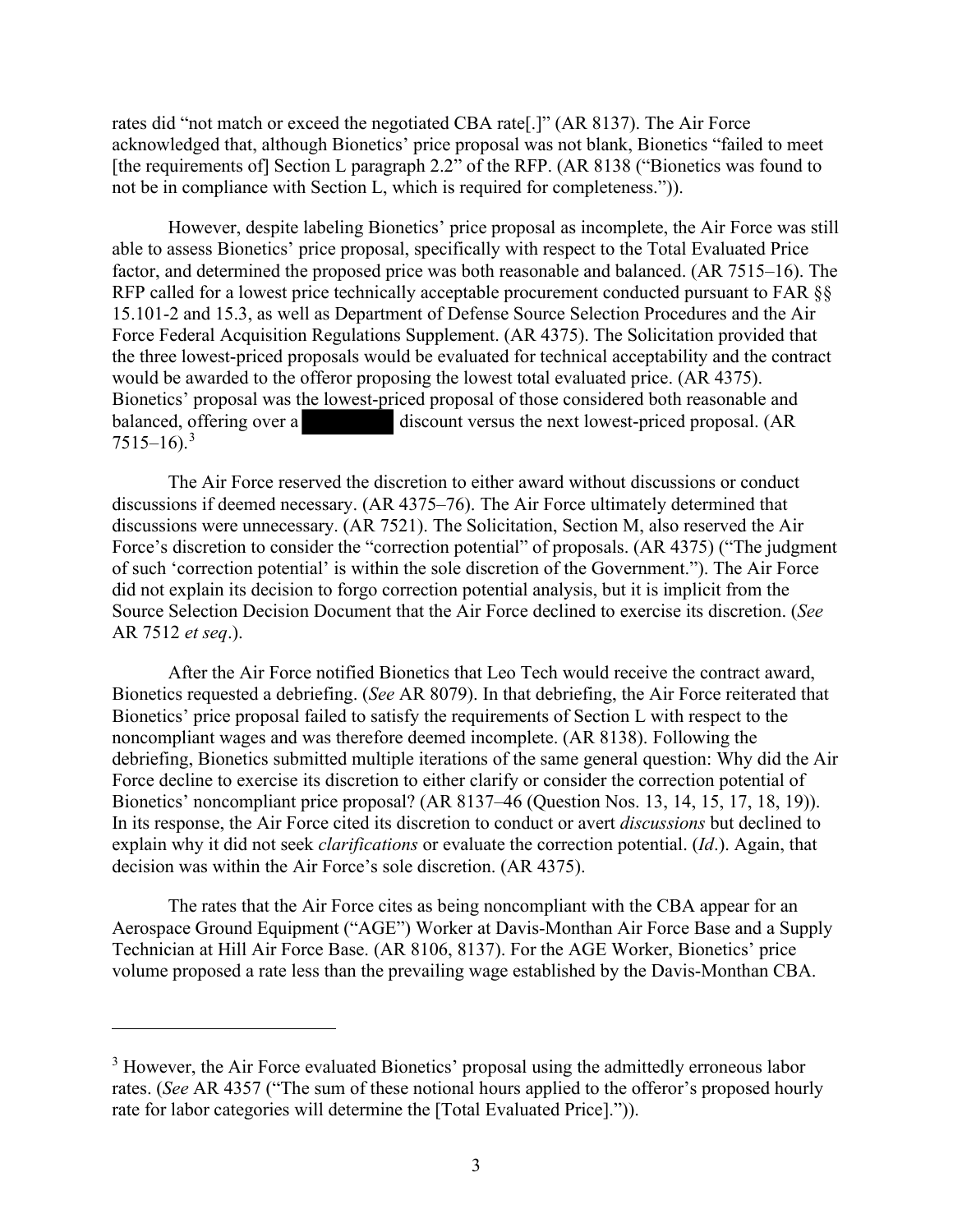(*Compare* AR 4438 (\$31.71, CBA rate) *with* AR 4947 ).<sup>4</sup> The Air Force explained that Bionetics' price proposal had not met the requirements of completeness because the rate for that worker "does not meet the CBA requirements." (AR 7328). For the Supply Technician, Bionetics' price volume, again, proposed a rate less than the prevailing wage set by the Hill CBA. (*Compare* AR 1618 (\$25.77, CBA rate) *with* AR 4946

). The Air Force, again, explained that Bionetics' proposal failed to "meet the CBA rate requirements for the Supply Technician [at] Hill[.]" (AR 7328). Therefore, the Air Force found that Bionetics' proposal "[had] not met the requirements of complete [because] [a]ll elements of the [Total Evaluated Price] were not completed." (*Id*.). Consequently, the Air Force found that Bionetics' price proposal was unacceptable, despite being balanced and reasonable. (*Id*.).

Bionetics protested the Air Force's decision at the Government Accountability Office ("GAO"). (AR 8585 *et seq*.). The GAO denied the protest, finding Bionetics' claims unsupported by the evidence. (AR 9130, 9131). Bionetics now challenges the Air Force's decision, requesting declaratory and injunctive relief, an order directing the Air Force to accept Bionetics' proposal as complete and evaluate it for award, and costs and attorney's fees. (Pl.'s MJAR at 30–31). The Court declines to grant relief.

## **II. Analysis**

The Court's review of procurement protests is governed by the Administrative Procedure Act ("APA"). 28 U.S.C. § 1491(b)(4). Under the APA, agency actions must be set aside if they are arbitrary, capricious, an abuse of discretion, contrary to law, or unsupported by substantial evidence. 5 U.S.C. § 706. In reviewing agency procurement decisions under the APA, the court may set aside a decision if the agency "entirely failed to consider an important aspect of the problem, offered an explanation for its decision that runs counter to the evidence before the agency, or the decision is so implausible that it could not be ascribed to a difference in view or the product of agency expertise." *Ala. Aircraft Indus., Inc. v. United States*, 586 F.3d 1372, 1375 (Fed. Cir. 2009) (quoting *Motor Vehicle Mfrs. Ass'n v. State Farm Mut. Auto. Ins. Co.*, 463 U.S. 29, 43 (1983)).

Where, as here, the parties have filed cross-motions for judgment on the administrative record, RCFC 52.1 provides a procedure for parties to seek the equivalent of an expedited trial on a "paper record, allowing fact-finding by the trial court." *Bannum, Inc. v. United States*, 404 F.3d 1346, 1356 (Fed. Cir. 2005). Unlike summary judgment standards, genuine issues of

<sup>4</sup> Although Bionetics has described these errors as transpositional in nature, (*see e.g.*, Pl's MJAR at 9–10), the Court is skeptical. First, Bionetics has offered no explanation as to what figure the listed rates were transposed with and, after comparing Bionetics' proposal to the CBA wage rate appendices, the Court is unable to construct one. (*Id*.). Second, Bionetics has not offered a declaration from any employee or executive either claiming that the rates were erroneously transposed or identifying the rates Bionetics intended to propose. *See Medline Indus., Inc v. United States*, 155 Fed. Cl. 522, 538 n.12 (2021) ("Declarations from company executives, although not generally part of the Administrative Record, are appropriate vehicles for protestors to demonstrate competitive prejudice.") (collecting cases).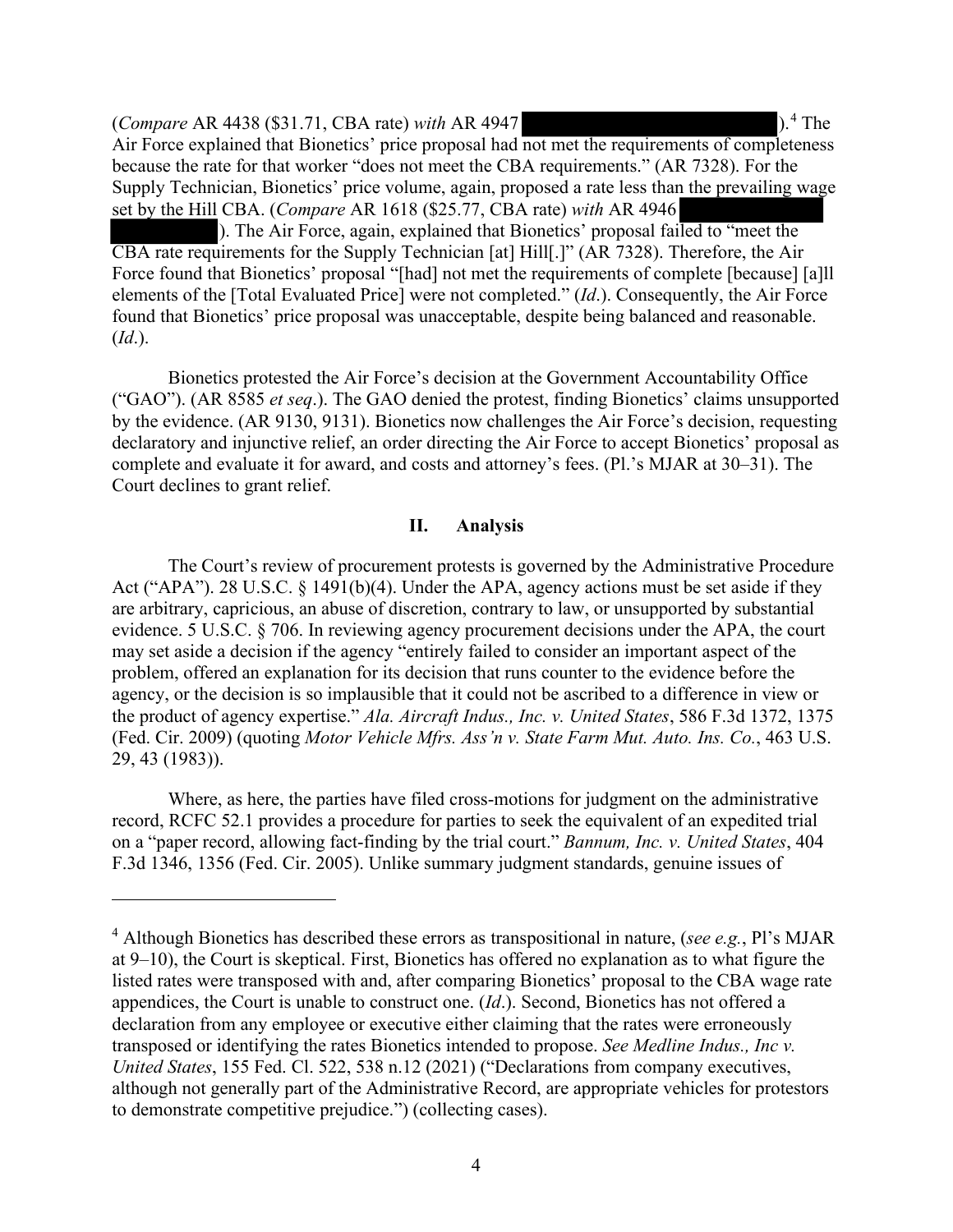material fact do not preclude a judgment on the administrative record. *See id.* at 1355–56. Questions of fact are resolved by reference to the administrative record. *Id.* at 1356.

Bionetics alleges that the Air Force's decision violated the APA in several ways. First, Bionetics argues that its price proposal met the Solicitation's requirements for "completeness," thus the Air Force's determination that the proposal was incomplete, and its exclusion of the proposal on that basis, was erroneous. (Pl.'s MJAR at 19–21). Second, Bionetics argues that the Air Force erred by confusing clarifications with discussions, and in doing so, erred by failing to conduct clarifications. (*Id*. at 21–25). Third, Bionetics argues that the Air Force confused payments to personnel with charges to the government, erroneously concluding that Bionetics could not charge the government a rate lower than the CBA when, in fact, the CBA only required Bionetics to pay prevailing wages. (*Id*. at 26–27). The Court will address each of these protest grounds in turn but must first address the United States' contention that Bionetics lacks standing. (USA xMJAR at  $9-19$ ).

#### *A. Bionetics has standing to bring this action.*

Standing is a threshold question in every case, and the plaintiff bears the burden to demonstrate federal jurisdiction. *Lujan v. Defs. of Wildlife*, 504 U.S. 555, 561 (1992). In addition to the requirements of standing imposed by Article III of the Constitution, government procurement protestors must satisfy the standing requirements of 28 U.S.C. § 1491(b)(1), which are even more stringent. *Weeks Marine, Inc. v. United States*, 575 F.3d 1352, 1359 (Fed. Cir. 2009). Importantly, under 28 U.S.C. § 1491(b)(1), a protestor must "establish that it (1) is an actual or prospective bidder, and (2) possesses the requisite direct economic interest." *Rex Serv. Corp. v. United States*, 448 F.3d 1305, 1307 (Fed. Cir. 2006). The second prong, at issue here, queries whether a protestor had a "substantial chance" to receive the contract award but for the "*alleged*" procurement process error. *Info. Tech. & Applications Corp. v. United States*, 316 F.3d 1312, 1319 (Fed. Cir. 2003) (emphasis added). The question is whether, "if successful on the merits of [its] bid protest[,]" the protestor would have had a substantial chance of securing the contract." *Id*.

The United States argues that Bionetics lacked a substantial chance to receive the contract award, and thus lacked standing, because Bionetics failed to submit an acceptable proposal. (USA xMJAR at 11). The United States contends that the Solicitation's labor rate requirements were a material term and, because Bionetics' proposed rates failed to conform with the Solicitation's requirements, Bionetics' proposal was facially unacceptable and therefore Bionetics lacks standing. (*Id*.). The United States' argument invokes the ancient chicken-or-theegg dilemma, as both the standing and merits inquiries essentially present the same questions: was Bionetics' proposal complete, and were its erroneous labor rates a material error?

Should the Court accept the United States' argument, a protestor would virtually always be stripped of standing should the Court ultimately determine that the protestor's claims fail on the merits. The United States' argument engenders confusion between the prejudice inquiry relevant to the merits of a case and the prejudice inquiry relevant to standing at the jurisdictional stage. *See WaveLink, Inc. v. United States*, 154 Fed. Cl. 245, 263 (2021) ("Although the prejudice inquiry for standing purposes is similar to the merits prejudice inquiry, at the early, jurisdictional stage the actual lawfulness of the contested agency decisions is wholly immaterial.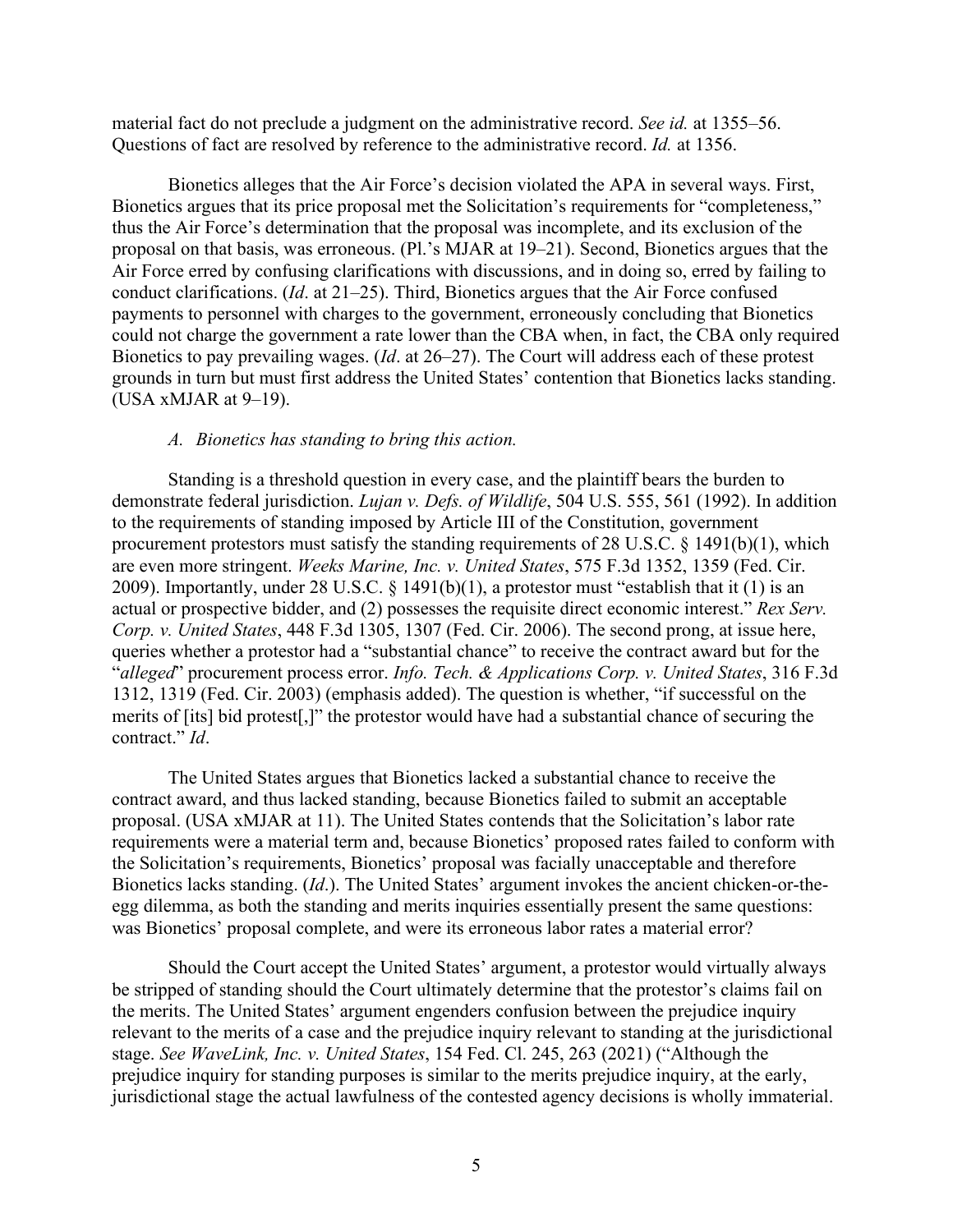Rather, this showing turns entirely on the impact that the alleged procurement errors had on a plaintiff's prospects for award, taking the allegations as true.") (cleaned up). To assess prejudice (i.e., injury) for standing purposes, the Court must accept Bionetics' merits arguments as correct. *Info. Tech. & Applications Corp.*, 316 F.3d at 1319; *L-3 Commc'ns Corp. v. United States*, 99 Fed. Cl. 283, 289 (2011) ("[T]he prejudice determination for purposes of standing assumes all non-frivolous allegations to be true, whereas the post-merits prejudice determination is based only on those allegations which have been proven true."). In doing so, the Court has assured itself that Bionetics has standing to bring this protest because Bionetics argues that its proposal "was complete, responsive, and compliant with the terms of the solicitation and had a significantly lower price than the Awardee." (*E.g.*, Pl.'s Reply at 2, ECF No. 30). Although the Court concludes that Bionetics' claims are not meritorious, the Court rejects the United States' contention that Bionetics lacks standing.

## *B. The Air Force's determination that Bionetics' proposal was incomplete did not violate the APA.*

The Court finds that the Air Force did not violate the APA in rejecting Bionetics' proposal as incomplete for two reasons. First, Bionetics' proposal failed to include CBAcompliant labor rates, a requirement of completeness under the terms of the Solicitation, Section L. Second, Section L's labor rate requirements were material terms of the Solicitation.

The Air Force found Bionetics' proposal incomplete under Section L. (AR 8075–78, 8106). Bionetics contends that the Air Force's determination was in error because in Bionetics' proposal, "[t]here were no blanks." (Pl.'s MJAR at 19). However, the Solicitation's "completeness" requirement demanded more than simply entering something in each field; it demanded that pricing submissions comply with Section L:

> 2.1.1.1 Completeness – The Government will review the pricing submissions for completeness *and compliance with Section L* - Instructions to Offerors. Completeness is submitting an offeror's pricing proposal with all the required portions filled out entirely. Incomplete price submissions may not be evaluated and the proposal may be eliminated from the competition.

(AR 4376 (emphasis added)). In turn, Section L demanded pricing compliant with the CBA: "[a]ll labor categories included in the CBA must be proposed at a minimum to the CBA requirements" and must be "escalated through all out years[.]" (AR 4357). Therefore, if a proposal failed to propose labor rates compliant with the CBAs in effect at Hill and Davis-Monthan Air Force bases, the Air Force could deem a proposal incomplete. (AR 4376 ("Incomplete price submissions . . . may be eliminated[.]")). The Solicitation's terms are clear: "completeness" included compliance with the CBA labor rates.

The Air Force's discretion to reject incomplete proposals based on noncompliance with the CBA labor rates was also clear: "The government reserves the right to remove contractors from the competitive range for not escalating all labor rates throughout the years and ensuring CBA rates are [met] for the years negotiated." (AR 4324; *see also* AR 4317 ("Offerors are cautioned that any noncompliance with the terms and conditions of the Request for Proposal (RFP) may cause the offeror's proposal to be determined not eligible for award.")). Bionetics'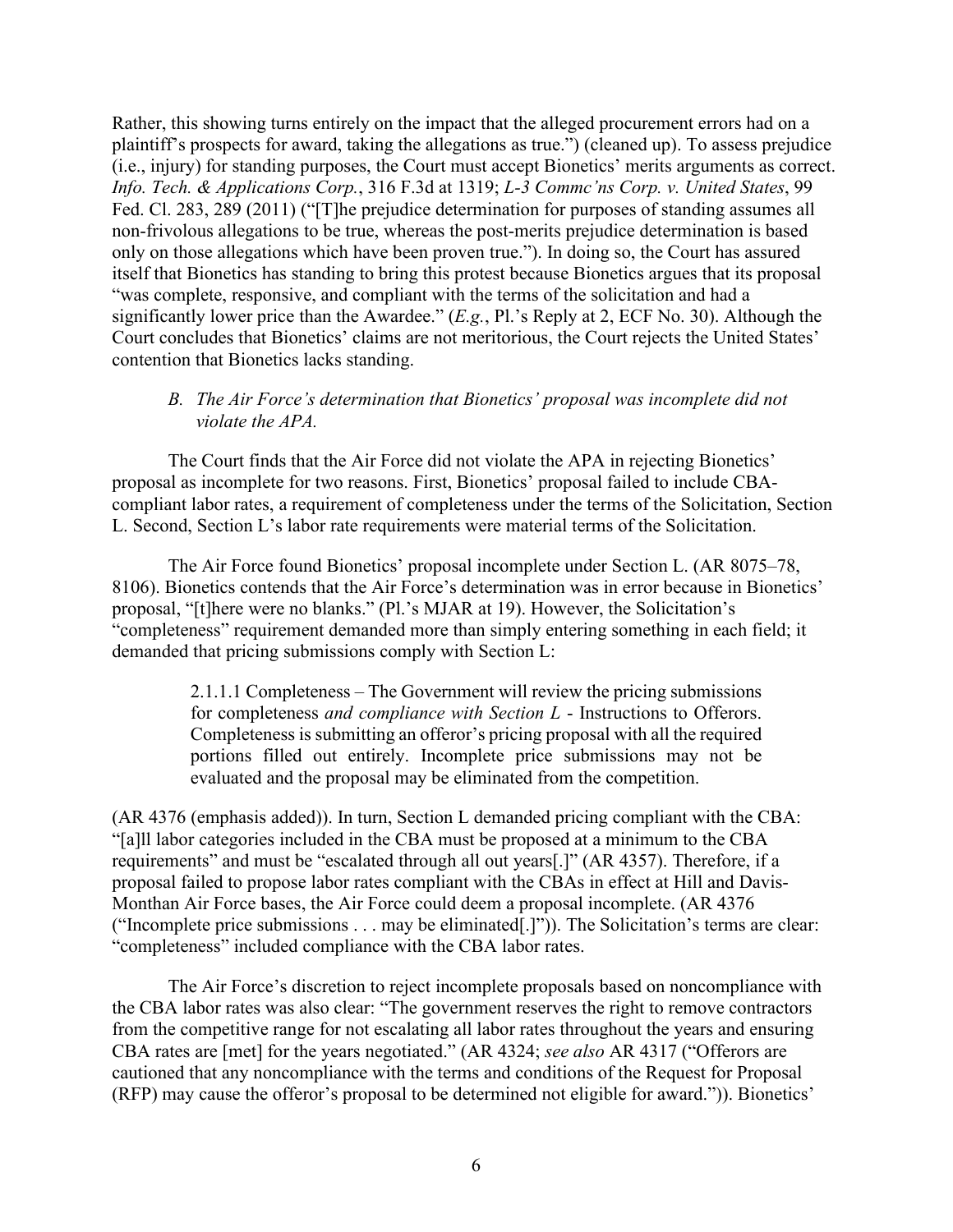proposal was the only proposal that failed to propose CBA-compliant labor rates.<sup>5</sup> (AR  $8695$ ) (decision of the GAO finding that "[a]ll offerors were compliant with the CBA requirements, except Bionetics.")).

Although Bionetics' proposal indicated it would comply with the CBA, Bionetics concedes that, in fact, its proposal did not comply. (Pl.'s MJAR at 3, 9). The United States asserts that the CBA minimum labor rates were a material term of the Solicitation. (USA xMJAR at 9). Bionetics refutes that claim only by pointing to the conclusory statement in its proposal that it would comply with the CBA. (Pl.'s Reply at 4 (citing AR 2637)). Bionetics adds that, because it admits it erred in transcribing the correct rates, the Air Force should have relied on that conclusory statement rather than the erroneous rates Bionetics' "inadvertently included[.]" (*Id*. at 5). The Court agrees with the United States that the CBA labor rate requirements were a material term of the Solicitation, and Bionetics' failure to include compliant rates in its proposal justifies the Air Force's rejection.

"[A] proposal that fails to conform to the material terms and conditions of the solicitation should be considered unacceptable[.]" *E.W. Bliss Co. v. United States*, 77 F.3d 445, 448 (Fed. Cir. 1996). Terms are material when they (1) are express in the solicitation and (2) serve a substantive purpose. *ManTech Advanced Sys. Int'l, Inc. v. United States*, 141 Fed. Cl. 493, 506 (2019). "A substantive purpose is something important to the government's evaluation of the offer, is binding on the offeror, or has a more than negligible impact on the price, quantity, or quality of the bid." *Id.* at 506–07 (collecting cases). This Court has previously held that "socalled 'mandatory minimum requirements' are always—and by definition constitute—material solicitation requirements." *DigiFlight, Inc. v. United States*, 150 Fed. Cl. 650, 657 (2020), *appeal dismissed,* No. 2021-1486, 2021 WL 6337494 (Fed. Cir. Sept. 22, 2021). "A proposal's failure to satisfy a material, or mandatory minimum, solicitation requirement is a material error." *Id*. The Solicitation imposed mandatory minimum labor rates in responsive pricing proposals, therefore, inclusion of CBA-compliant rates was a material term. Bionetics failed to propose those mandatory minimums, despite its conclusory statement alleging it was doing so, and thus failed to provide reasonable certainty as to the terms on which the Air Force could accept Bionetics' proposal.

The Solicitation stated that the proposed labor rates were part of contract line-item unit pricing that would be "contractually binding." (AR 4377). Bionetics' noncompliance and the conflict between its conclusory statement and the labor rates it proposed created ambiguity that precluded any reasonable certainty as to the material terms of a potential contract. *See Pac. Gas & Elec. Co. v. United States*, 838 F.3d 1341, 1355–56 (Fed. Cir. 2016) (collecting treatises illustrating that every contract must contain reasonable certainty as to its material terms); *Asset Prot. & Sec. Servs., L.P. v. United States*, 5 F.4th 1361, 1366 (Fed. Cir. 2021) (quoting *Pac. Gas & Elec. Co.*, 838 F.3d at 1355–56) ("Given the mismatch between the terms of [the agency's]

 $<sup>5</sup>$  Originally, four offerors failed to comply with the CBA. (AR 8693). Recognizing the issue, the</sup> Air Force amended the Solicitation to add cautionary language (which it underlined, presumably for emphasis) and extend the proposal deadline. (*Id*.; *compare* AR 4324 (Amendment 0003) *with* AR 1559 (original solicitation) *and* AR 1856 (Amendment 0001); *see also* AR 4317).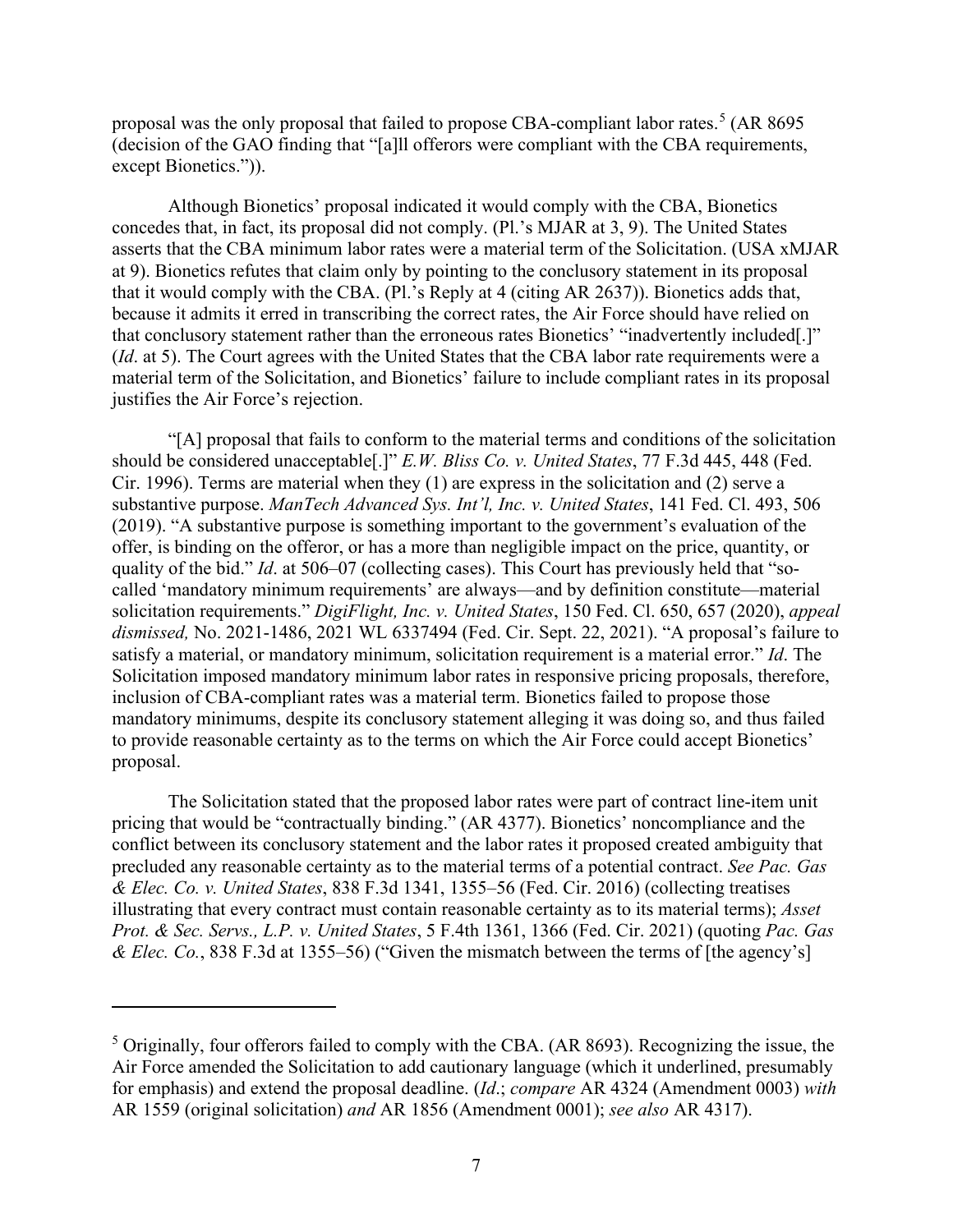solicitation and [the protestor's] bid, any agreement formed would fail to 'satisfy the requirement of reasonable certainty applicable to the essential terms of all contracts.'").

Additionally, the Air Force used the proposed labor rates to compute the Total Evaluated Price, a key metric in the award decision. (AR 4376–4377). Bionetics argues that, in the absence of CBA-compliant rates, the Air Force should have assumed, based on its blanket statement, that Bionetics intended to propose rates at the CBA minimum. (Pl.'s MJAR at 3, 9; Pl.'s Reply at 4, 5). However, the logic of that argument is belied by the pricing of other proposals. For the two positions at issue, the AGE Worker and the Supply Technician, the CBA minimum labor rates for 2021 were \$31.71 and \$25.77 respectively. (AR 4438, 1618). Many of the other offerors' proposals listed labor rates exceeding the minimum rates to varying degrees. (*See, e.g.*, AR 6822–23, 6911–6912, 6995–96). It does not follow that the Air Force should have simply assumed, based on the blanket statement, that Bionetics intended to propose wages at the minimum labor rate.<sup>6</sup> Under Bionetics' flawed logic, had it completed all fields by identifying the labor rates as "TBD," the Air Force could have accepted Bionetics' proposal as complete simply by assuming that Bionetics would use the CBA minimum labor rates. But the Air Force evaluated its Total Evaluated Price metric almost entirely on the contractually binding labor rates proposed by the offerors. (AR 4376–77). Therefore, the Air Force was not free to ignore the proposed rates or substitute its assumptions and inferences for the labor rates the offerors listed in the pricing proposal.

Bionetics failed to comply with the Solicitation's completeness requirements that demanded mandatory minimum labor rate proposals compliant with the CBA. Had the Air Force ignored Bionetics' failure and awarded it the contract anyway, there would have been ambiguity with respect to material contract terms. Therefore, the Air Force was well within its discretion to reject Bionetics' proposal as incomplete and did not otherwise violate the APA in doing so.

# *C. The Air Force did not violate the APA by declining to conduct clarifications.*

Bionetics next argues that the Air Force erroneously conflated "clarifications" with "discussions" in addressing the labor rate error contained in Bionetics' proposal. (Pl.'s MJAR at 21). That argument depends in large part on Bionetics' earlier contention, which the Court rejects, that the labor rate error was immaterial and thus an appropriate topic for clarifications. (*Id*. at 22 ("The minor issues with Bionetics' proposal are clear clerical errors which should have been addressed through clarifications.")).

"Clarifications are limited exchanges, between the Government and offerors, that may occur when award without discussions is contemplated." FAR  $\S$  15.306(a)(1). Through "clarifications," the agency may give an offeror "the opportunity to clarify certain aspects" of a proposal, such as "minor or clerical errors." FAR § 15.306(a)(2). "Clarifications are not to be used to cure proposal deficiencies or material omissions, materially alter the technical or cost elements of the proposal, or otherwise revise the proposal." *Dell Fed. Sys., L.P. v. United States*,

<sup>6</sup> Indeed, as the United States points out, Bionetics represented only that its proposed labor rates were "*based on*" the current CBA, not that its labor rates would *comply* with the CBA. (AR 2637 (emphasis added); USA Reply at 4, ECF No. 32).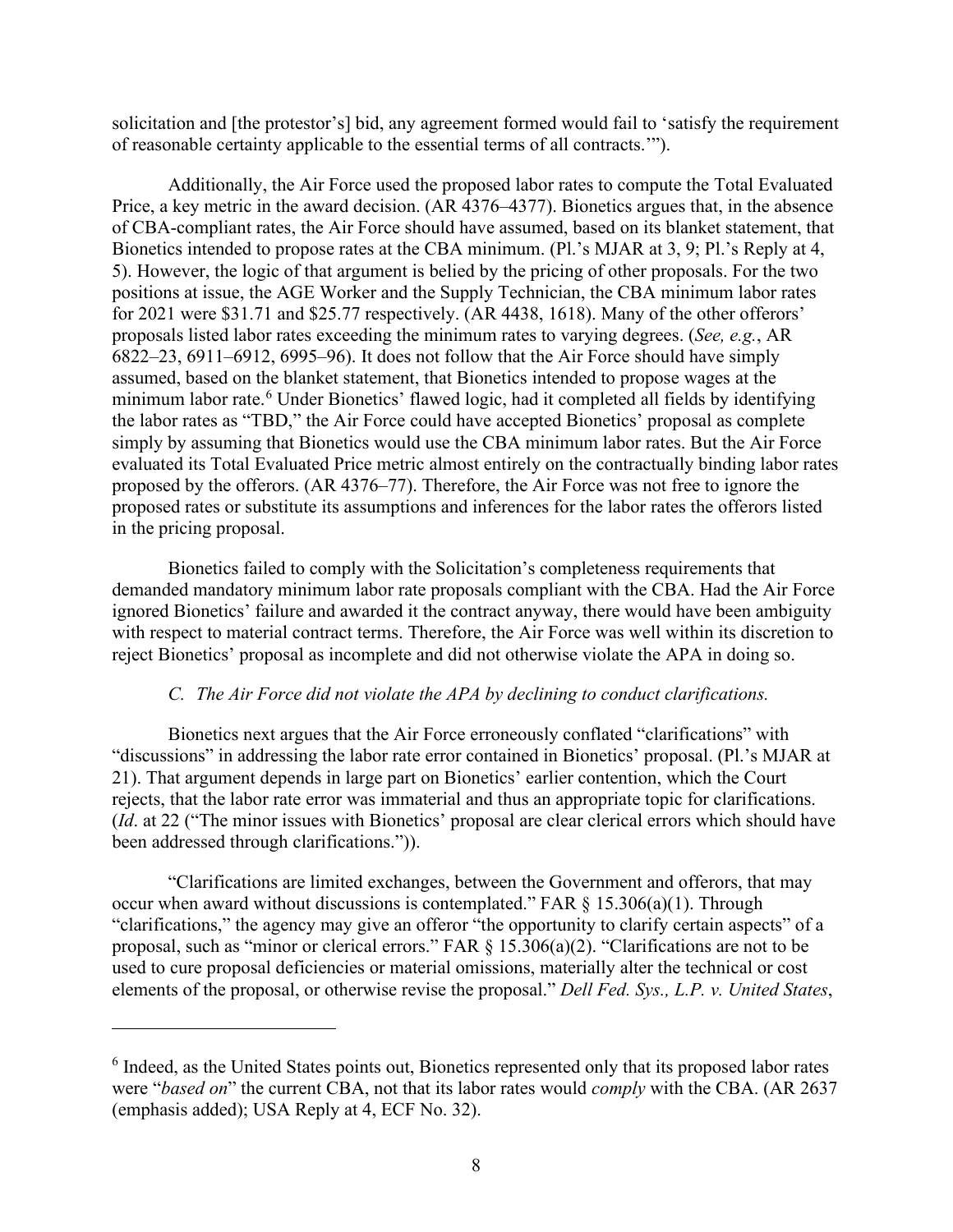906 F.3d 982, 998 (Fed. Cir. 2018) (quoting *JWK Int'l Corp. v. United States*, 52 Fed. Cl. 650, 661 (2002)). "It is therefore always reasonable for a [Contracting Officer] not to request clarifications of a proposal that is materially deficient." *Mission1st Grp., Inc. v. United States*, 144 Fed. Cl. 200, 216 (2019). Price terms are nearly always material to a contract, but especially so in a lowest price technically acceptable procurement. *See Furniture by Thurston v. United States*, 103 Fed. Cl. 505, 518 (2012) ("A solicitation term is 'material' if failure to comply with it would have a non-negligible effect on the *price*, quantity, quality, or delivery of the supply or service being procured") (emphasis added); *Blackwater Lodge & Training Ctr., Inc. v. United States*, 86 Fed. Cl. 488, 505 (2009) (holding that a substantive provision of the RFP has "more than a negligible impact on the *price*, quantity, quality, or delivery of the subject of the bid") (emphasis added); *ST Net, Inc. v. United States*, 112 Fed. Cl. 99 109–110 (2013) (prices are binding on the offeror, therefore not minor or clerical in nature).

As the Court has explained, Bionetics' proposal failed to comply with the Solicitation's demand to list CBA-compliant labor rates—a material price term of the potential contract. Moreover, the Solicitation explicitly reserved the Air Force's discretion whether to conduct discussions or consider the "correction potential" of proposals. (AR 4375–76, 7521); *see also* FAR § 15.305(a)(3) ("Award may be made without discussions if the solicitation states that the Government intends to evaluate proposals and make award without discussions."). The Air Force declined to seek clarifications because Bionetics' proposal was materially deficient with respect to price—specifically the labor rate. (AR 7512 *et seq*.). Therefore, the Air Force did not act in contravention of the APA by demurring on clarifications with respect to Bionetics' material labor rate error. *Mission1st Grp., Inc.*, 144 Fed. Cl. at 216.

# *D. The Air Force did not violate the APA when it determined Bionetics' proposal failed to meet the Solicitation's prevailing wage requirements.*

Bionetics asserts the Solicitation required offerors to propose prices at which it would *charge* the Air Force for labor but did not contain a requirement to list the rates offerors would *pay* employees. (Pl.'s MJAR at 26 ("Bionetics was entitled to charge any amount it chose to the government as its ceiling rate, so long as it complied with its obligation to pay at least the CBA rate minimums to its nonexempt employees.")). The import of this argument, Bionetics urges, is that the Air Force erred by rejecting Bionetics' proposal because the Air Force failed to recognize that Bionetics would "pay" employees the minimum CBA rate but would presumably take a loss by "charging" the Air Force a lower labor rate. (*Id*. at 27).

That argument lacks merit. The Solicitation, Section L, demanded offerors propose labor rates "at a minimum to the CBA requirements." (AR 4357). This requirement is clear. *C.f. Banknote Corp. of Am. v. United States*, 365 F.3d 1345, 1353 (Fed. Cir. 2004) ("If the provisions of the solicitation are clear and unambiguous, they must be given their plain and ordinary meaning."). The Solicitation did not diffrentiate between charges and employee payments; there was a single set of spreadsheets for offerors to propose labor rates. (AR 1882, 1887). There was nowhere else for Bionetics to list a second set of CBA-compliant rates at which Bionetics would "pay" its employees. (AR 1882 ("All labor hour rates shall represent direct labor costs[.]") (capitalization removed)).